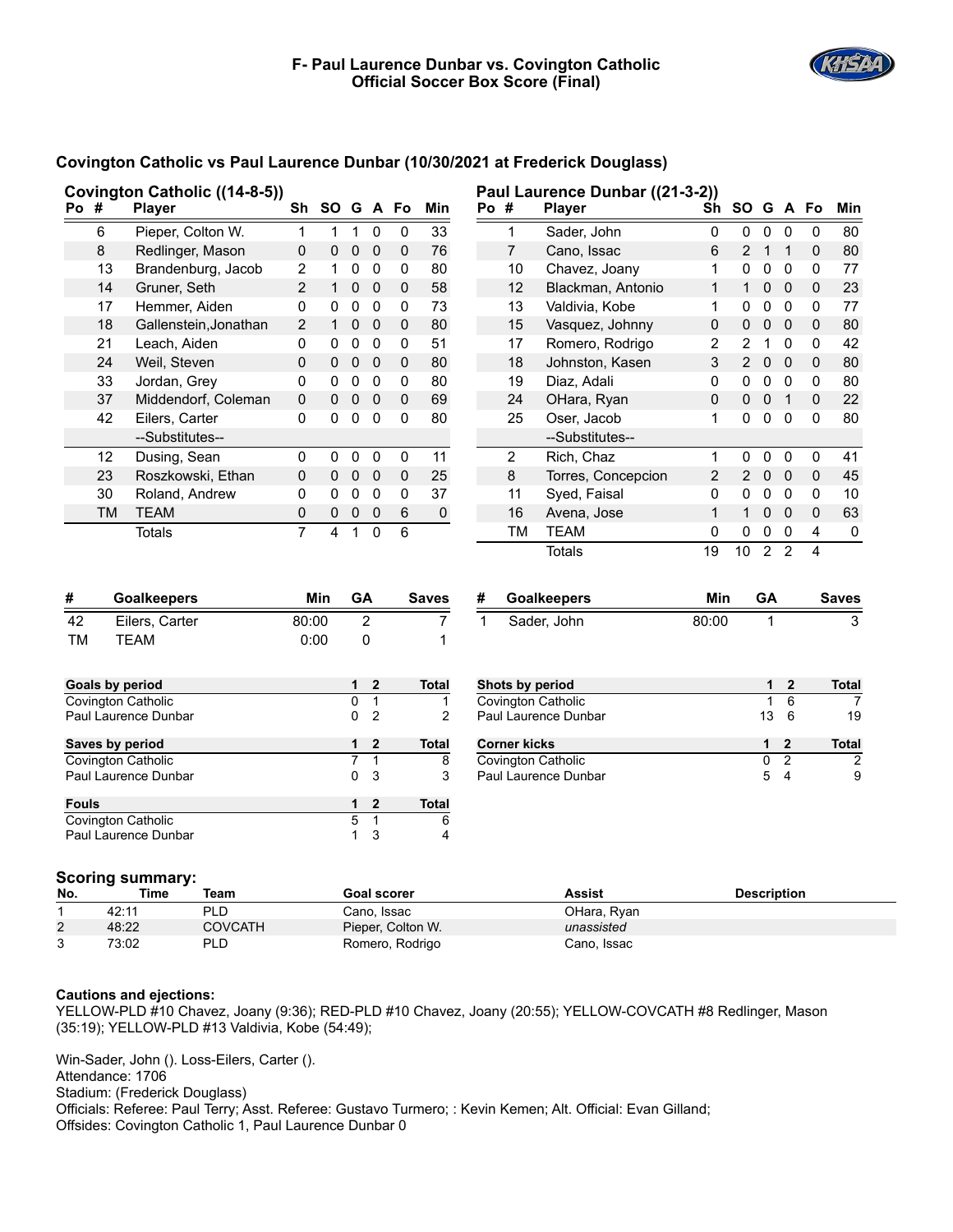

## **Covington Catholic vs Paul Laurence Dunbar (10/30/2021 at Frederick Douglass)**

| Time  | Play                                                             |  |  |  |  |
|-------|------------------------------------------------------------------|--|--|--|--|
| 00:00 | Eilers, Carter at goalie for Covington Catholic.                 |  |  |  |  |
| 00:00 | Sader, John at goalie for Paul Laurence Dunbar.                  |  |  |  |  |
|       | Foul on Covington Catholic.                                      |  |  |  |  |
| 02:02 | Corner kick by PLD Valdivia, Kobe [02:02].                       |  |  |  |  |
| 03:26 | Shot by PLD Cano, Issac WIDE.                                    |  |  |  |  |
| 06:12 | Shot by PLD Romero, Rodrigo, SAVE Eilers, Carter.                |  |  |  |  |
| 06:25 | Shot by PLD Chavez, Joany HIGH.                                  |  |  |  |  |
|       | Foul on Covington Catholic.                                      |  |  |  |  |
| 09:36 | Yellow card on PLD Chavez, Joany.                                |  |  |  |  |
| 09:36 | PLD substitution: Rich, Chaz for Chavez, Joany.                  |  |  |  |  |
| 10:16 | Shot by COVCATH Brandenburg, Jacob HIT CROSSBAR.                 |  |  |  |  |
| 12:45 | PLD substitution: Chavez, Joany for Rich, Chaz.                  |  |  |  |  |
|       | Foul on Covington Catholic.                                      |  |  |  |  |
| 15:54 | Shot by PLD Johnston, Kasen, SAVE Eilers, Carter.                |  |  |  |  |
| 16:32 | COVCATH substitution: Dusing, Sean for Gruner, Seth.             |  |  |  |  |
| 16:32 | COVCATH substitution: Roland, Andrew for Leach, Aiden.           |  |  |  |  |
| 16:51 | PLD substitution: Avena, Jose for OHara, Ryan.                   |  |  |  |  |
| 17:02 | Shot by PLD Blackman, Antonio, SAVE Eilers, Carter.              |  |  |  |  |
| 17:22 | Corner kick by PLD Valdivia, Kobe [17:22].                       |  |  |  |  |
| 17:28 | Header Shot by PLD Cano, Issac HIGH.                             |  |  |  |  |
|       | Foul on Paul Laurence Dunbar.                                    |  |  |  |  |
| 20:55 | Red card on PLD Chavez, Joany.                                   |  |  |  |  |
| 22:26 | COVCATH substitution: Roszkowski, Ethan for Middendorf, Coleman. |  |  |  |  |
| 22:40 | PLD substitution: Torres, Concepcion for Blackman, Antonio.      |  |  |  |  |
| 23:48 | Shot by PLD Torres, Concepcion, SAVE Eilers, Carter.             |  |  |  |  |
| 24:08 | Corner kick by PLD Valdivia, Kobe [24:08].                       |  |  |  |  |
| 24:26 | Shot by PLD Johnston, Kasen HIGH.                                |  |  |  |  |
|       | Foul on Covington Catholic.                                      |  |  |  |  |
| 26:49 | Corner kick by PLD Vasquez, Johnny [26:49].                      |  |  |  |  |
| 26:53 | Shot by PLD Cano, Issac HIGH.                                    |  |  |  |  |
| 27:10 | COVCATH substitution: Gruner, Seth for Dusing, Sean.             |  |  |  |  |
|       | Foul on Covington Catholic.                                      |  |  |  |  |
| 29:34 | PLD substitution: Rich, Chaz for Romero, Rodrigo.                |  |  |  |  |
| 31:42 | Corner kick by PLD Vasquez, Johnny [31:42].                      |  |  |  |  |
| 32:39 | Shot by PLD Avena, Jose, SAVE Eilers, Carter.                    |  |  |  |  |
| 33:12 | COVCATH substitution: Leach, Aiden for Pieper, Colton W          |  |  |  |  |
| 33:12 | COVCATH substitution: Middendorf, Coleman for Gruner, Seth.      |  |  |  |  |
| 33:39 | COVCATH substitution: Leach, Aiden for Roland, Andrew.           |  |  |  |  |
| 35:19 | Yellow card on COVCATH Redlinger, Mason.                         |  |  |  |  |
| 35:19 | COVCATH substitution: Gruner, Seth for Redlinger, Mason.         |  |  |  |  |
| 36:20 | Shot by PLD Torres, Concepcion, SAVE Eilers, Carter.             |  |  |  |  |
| 36:26 | Shot by PLD Cano, Issac, SAVE TEAM.                              |  |  |  |  |
| 39:03 | Shot by PLD Rich, Chaz HIGH.                                     |  |  |  |  |
| 39:08 | COVCATH substitution: Redlinger, Mason for Roszkowski, Ethan.    |  |  |  |  |

40:00 End of period [40:00].